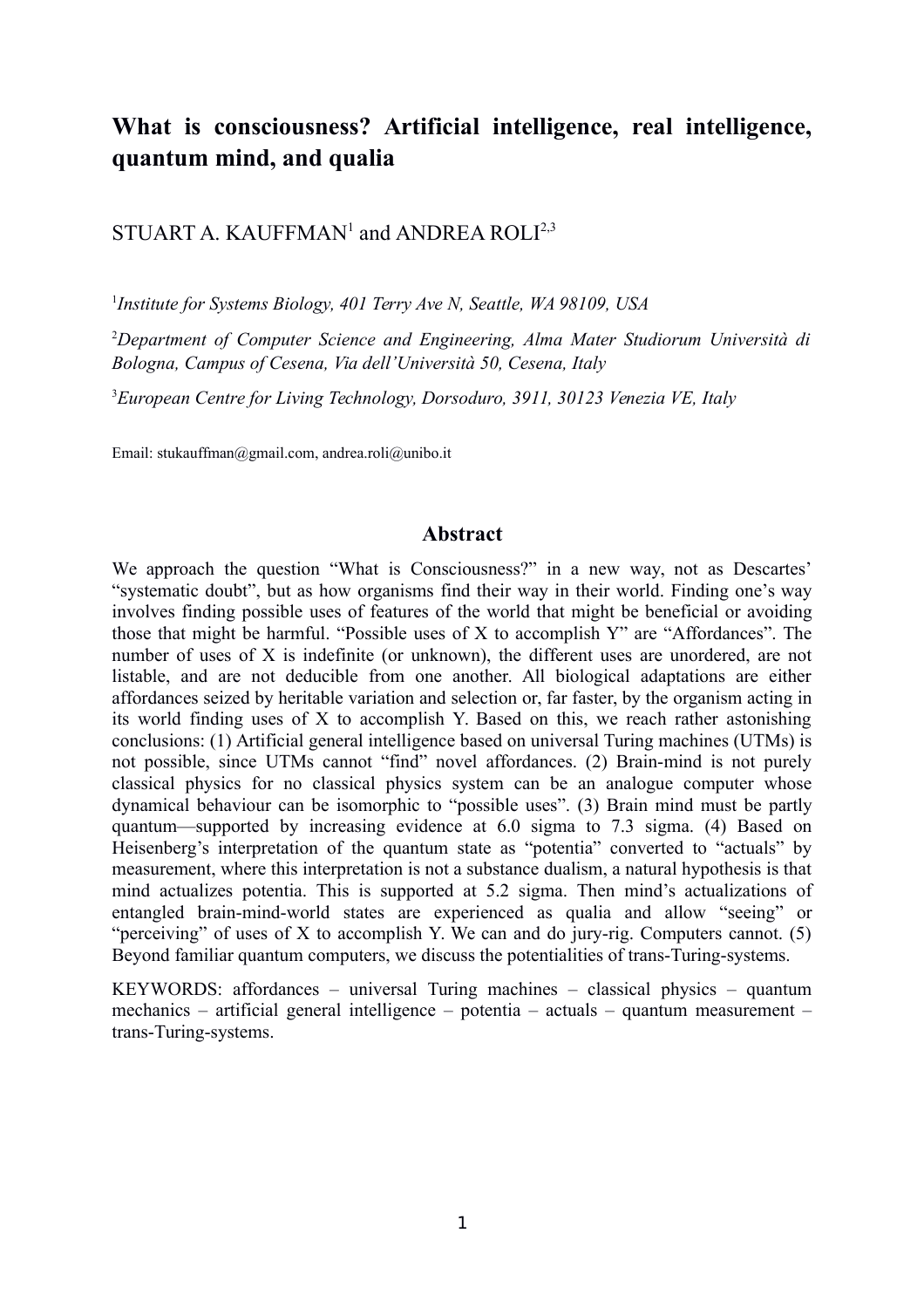### **Introduction: The Issues**

This short paper makes four major claims:

- i. Artificial general intelligence is not possible.
- ii. Brain-mind is not purely classical.
- iii.Brain-mind must be partly quantum.
- iv. Qualia are experienced and arise with our collapse of the wave function.

These are quite astonishing claims. Even the first claim is major. Artificial Intelligence (AI) has made tremendous achievements since its first steps in the fifties of the last century, with Turing introducing the main concepts and questions regarding computing machines (Turing, 1950), and the enthusiastic research plan of the Dartmouth research summer project (McCarthy *et al*., 1955). Amazed by today's AI system capabilities, some await with fear replacement by intelligent robots. We hope to show that this is not possible for wonderful and fundamental reasons: the becoming of any world with an evolving biosphere of philosophic zombies, let alone conscious free will agents, is, remarkably, beyond any mathematics we know.

The pathway to this insight depends upon a prior distinction between the degrees of freedom in physics and in an evolving biosphere. In physics, the degrees of freedom include position and momentum, energy and time, the  $U(3)U(2)U(1)$  group structure of particle physics, the Schrödinger equation, General Relativity, and Dreams of a Final Theory (Weinberg, 1994; Kaku, 2021).

Oddly, in the evolving biosphere, "affordances" are the degrees of freedom. An affordance is "The possible use, by me, of X to accomplish Y." Gibson (1966) points out that a horizontal surface affords a place to sit. Affordances are both possibilities and constraints for the behaviour of organisms (Heras-Escribano, 2019; Campbell *et al.*, 2019; Jamone *et al.*, 2016). In evolution, an existing protein in a cell used to conduct electrons also affords a structure that can be used as a strut in the cytoskeleton or bind a ligand. Evolution proceeds by organisms "stumbling upon ever new affordances and 'seizing' them by heritable variation and natural selection". "Evolution tinkers together adaptive contraptions", as François Jacob said (Jacob, 1977).

Evolution has involved the evolution of behaviour. Thus, we wish to draw a fundamental distinction between "knowing" and "doing". Much of Western epistemology has centered on "knowing the world", but without "doing". This includes Descartes, Hume, Kant and Russell. But living organisms are non-equilibrium reproducing chemical reaction systems, hence to "survive" must obtain needed inputs. This requires ongoing interaction with the environment including other organisms. For each organism the relevant features of its environment, or *Umwelt*, (Uexkül, 2010), are the affordances, or opportunities and obstacles that "light up" in that world (Felin, *et al.*, 2021). Our new issue is, "how do we just "see" the old and novel affordances?

As a useful framework for the evolution of behaviour and, with it, mind, we borrow the U.S. military's phrase, "Observe, Orient, Decide, Act" or "OODA Loop". Of special interest is "Orient". To "orient" is to pick out relevant affordances in the current situation upon which to base action. How do organisms do this?

We humans do "just see" known and novel affordances. We easily do this when we tinker and jury-rig. Given a leak in the ceiling, we cobble together a cork wrapped in a wax-soaked rag stuffed into the hole in the ceiling and held in place with duct tape (Kauffman, 2019).

Jury-rigging uses subsets of the causal features of each object that articulate together to solve the problem at hand. Any physical object has alternative uses of diverse causal features.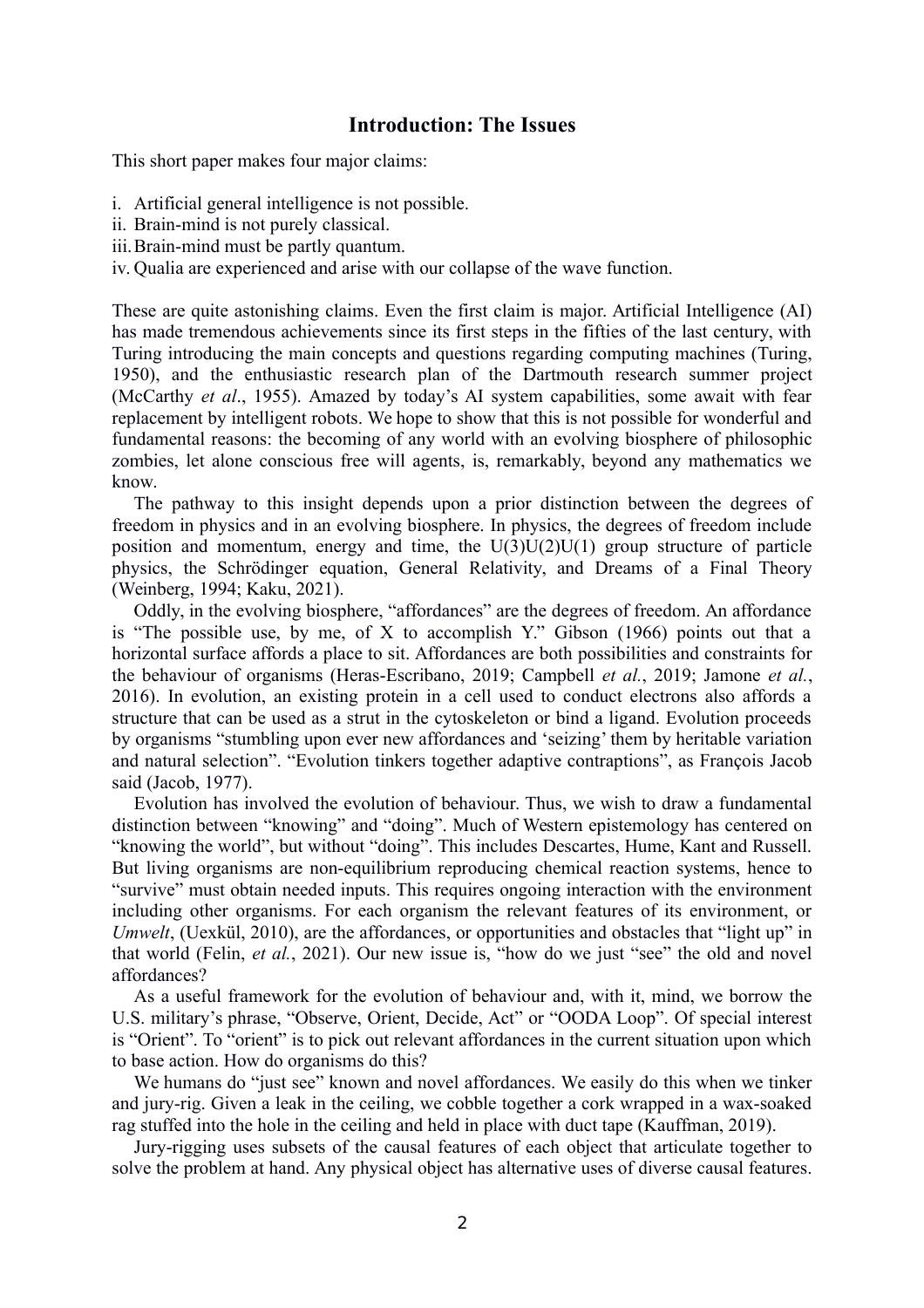An engine block can be used to drill holes to create cylinders and craft an engine, can be used as a chassis for a tractor, can be used as a paper weight, or its corners can be used to crack open coconuts (Kauffman & Roli, 2021).

**It is essential that there is no deductive relation between these uses. And there is, therefore, no deductive theory of jury-rigging (***ibid***.).**

How many uses of a screwdriver alone or with other things exist? Is the number exactly 16? No. Is the number infinite? How would we know? How define? No, the number of uses of a screwdriver alone or with other things is indefinite.

Consider some uses of a screwdriver alone or with other things. Screw in a screw. Open a can of paint. Scratch your back. Wedge a door closed. Scrape putty off the window. Tie to a stick and spear a fish. Rent the spear and take 5% of the catch …

What is the relation between these different uses? There are four mathematical scales, nominal, partial order, interval, ratio. The different uses of a screwdriver are merely a nominal scale. There is no ordering relation between the different uses of a screwdriver (Kauffman, 2019; Kauffman & Roli, 2021). This fact has profound and far-reaching consequences, as we show in the following.

#### **We Cannot Use Set Theory With Respect To Affordances**

The Axiom of Extensionality states that: "Two sets are identical if and only if they have the same members." But we cannot prove that the indefinite and unlistable uses of a screwdriver are identical to the indefinite and unlistable uses of an engine block. No Axiom of Extensionality.

We cannot get numbers. One definition of the number "0" is "The set of all sets that have no element." This would be the set of all objects that have exactly 0 uses. Well, No. We cannot get the integers this way. We cannot get the number 1, or the number 17.

The alternative definition of numbers is via the Peano axioms. Define a null set, and a successor relation, N and N+1. But we cannot have a null set. And the uses of objects are unordered. There is no successor relation. We cannot get numbers from Peano. No integers, no rational numbers, no equations  $2+3=5$ . No equations with variables  $3+x=5$ . No irrational numbers. No real line. No equations at all. No imaginary numbers and no complex plane. No manifolds. No differential equations. No topology. No combinatorics and no first order predicate logic. No Quaternions, no Octonions. No "Well Ordering" so no "Axiom of Choice" so no taking limits (Kauffman & Roli, 2021).

A major implication affects computability: no non-embodied Universal Turing Machine (UTM), which operates algorithmically, hence deductively (Kripke, 2013), can find new affordances not already in its logical premises. In a computer program (we prefer the expression "computer program" over "algorithm" as it is more general and to emphasize the physical realization of a computational process), we represent the objects that are relevant for our purposes, along with their properties and their relations by means of a formal language. The program can then reason on this ontology and produce plans to solve a given problem. While doing this, both objects and relations can be combined by following constraints and rules in the knowledge base of the program. Nevertheless, a computer program cannot deduce new properties nor new relations. That is to say, the program cannot provide new explanations of the data it manipulates, besides the ones that can be deduced. The central reason is that, in general, there is no deductive relation between the uses of an object. From the use of an engine block as a paperweight a computer program cannot deduce its use as a way to crack open coconuts. It can of course find the latter use if it can be deduced, i.e. if there are: (A) a list of properties including the fact that the engine block has rigid and sharp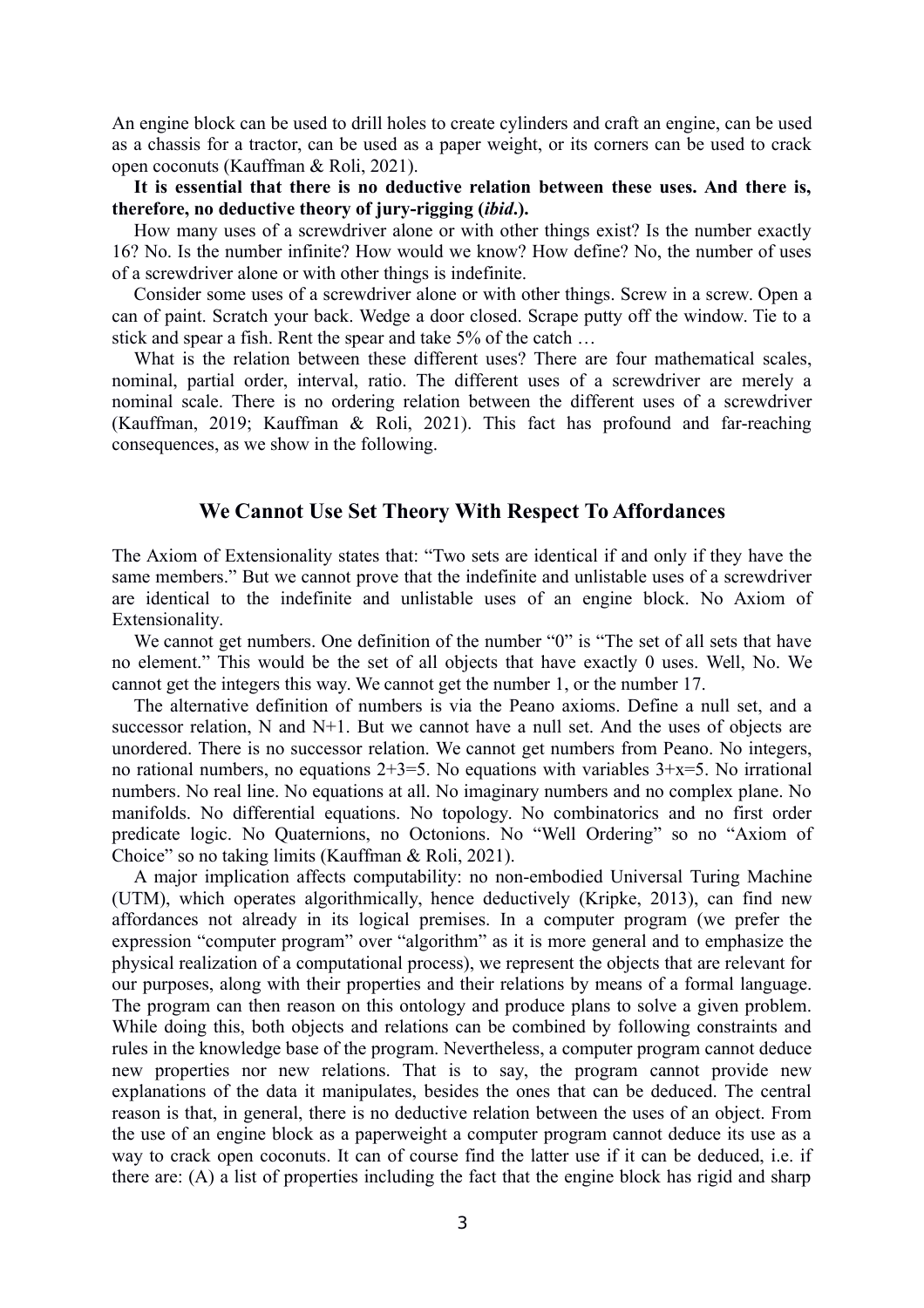corners, (B) a rule stating that one can break objects in the class of "breakable things" by hitting them against objects characterized by rigid and sharp corners, and (C) a fact stating that coconuts are breakable.

The universe of possibilities in a computer program is like a  $LEGO^{\otimes}$  bricks world: components with predefined properties and compositional relations that generate a huge space of possible combinations, even unbounded if more bricks can always be added. Now, let's suppose we add scotch tape, with which we can assemble bricks without being constrained by their compositional mechanism, and a cutter, which makes it possible to cut the bricks into smaller pieces of any shape. Here rules and properties are not predefined and we have a universe of indefinite possibilities: we are no longer trapped inside the realm of algorithms.

Besides deduction, other forms of logical reasoning exist, namely induction and abduction. The former proceeds from evidence to hypothesis: from the observation of black ravens, the hypothesis that "all ravens are black" is formulated. But the relevant "thing", raven, is already prestated. Induction is over already identified features of the world. Induction by itself does not identify new features of the world. Thus, it may be possible by induction to conclude that "all engine blocks can be used as paper weights", but from this induction it cannot be derived that the corners of the engine block can be used to crack open coconuts.

Abductive reasoning aims at providing an explanation of an observation by asserting a precondition that is likely to have this observation as a consequence. For example: if the corridor light bulb does not switch on, we can suppose it is broken. Abduction is differential diagnosis from a prestated set of conditions and possibilities. When implemented in computer programs, these kinds of reasoning nonetheless cannot add new symbols to represent new possibilities and new meanings. Abductive reasoning can only work with explanations already in its knowledge base. In other words, new symbols—along with their grounding in real objects—are outside of the ontology of the system.

The perhaps astonishing implication of this is that we humans and other organisms learn novel features of the world all the time, but cannot do so by deduction, induction or abduction with by using previous categories.

Our conclusion is supported by remarkable recent work (Devereaux, 2022) showing that "no modeler within the universe can have complete model of the universe". This work demonstrates that no finite list of true-false propositions and their truth values can exhaust the real world. New features of the world always exist and perhaps can be found and used. Openended behaving and doing in the world, therefore, cannot be limited to mere induction, deduction and abduction.

The further implications of this work, our own "The World Is Not a Theorem", (Kauffman, Roli, 2021), "The Third Transition in Science", (Kauffman, Roli, 2021), and recent results in the new field of Biocosmology indicating that the phase space of the biosphere has vastly expanded, (Cortês, *et al.*, 2022), and done so non-deductively, (Kauffman, Roli, 2021), are consistent with a view of co-evolving organisms mutually creating a diversifying web of mutual affordances, and thereby ever new ways of "getting to exist".

We can conclude from all of the above that non-embodied UTMs cannot find new affordances. Nor can such interacting Universal Turing Machines mutually create novel affordances. If finding and creating new affordances outside of the ontology of the UTM are necessary conditions for passing the Turing test, then non-embodied UTMs will never pass the Turing test. Moreover, besides the capability of reasoning and learning, an Artificial General Intelligence (AGI) should also be capable of using common sense knowledge, dealing with ambiguity and ill-defined situations, and creating new knowledge representations (Roli *et al*., 2021). All these capabilities rely on the ability of finding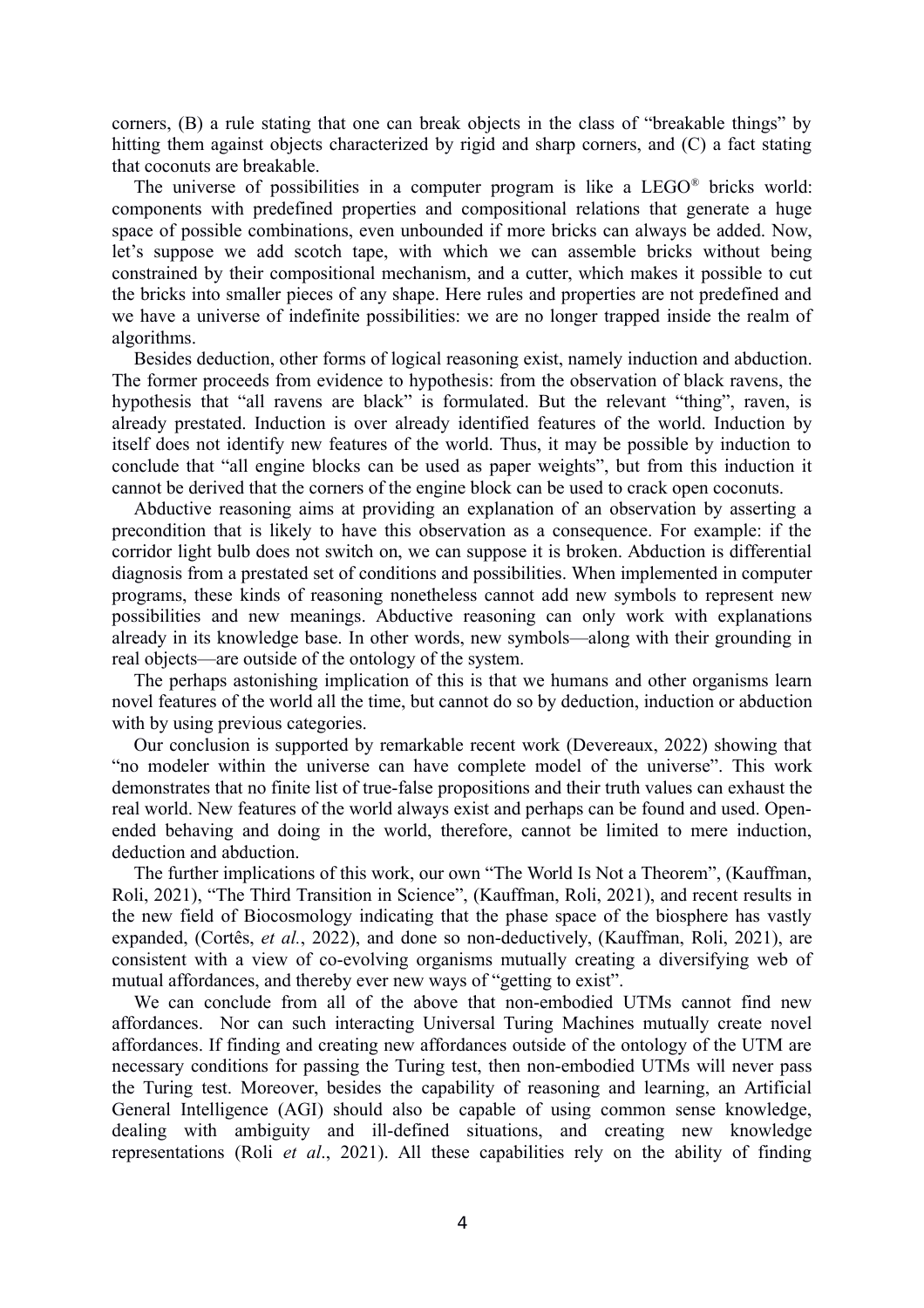affordances beyond the algorithmic predefined space, therefore AGI in non-embodied UTMs is ruled out.

Because affordances characterize actions in the physical world, a fundamental question arises as to whether and how robots, which are Embodied UTMs, can find and exploit novel affordances. Robots interact with the physical world through their sensors and actuators, and they can be capable of learning, therefore they can possibly discover new sensory-motor patterns useful for their goals. Nevertheless, two unresolved issues come into play: first, the symbol grounding problem (Harnad, 1990), i.e. how to attach new symbols to new sensorymotor patterns that reflect new features of the world. As stated by Harnad (Coradeschi, 2013), "sensory-motor transduction is not computation: it is physical dynamics". No algorithmic way of tackling this issue is therefore possible.

A second issue is the generalized version of the so-called frame problem (McCarthy & Hayes, 1969), i.e. the problem of specifying what is relevant for the robot's specific goal in this moment. This is the issue of "orient" in the OODA Loop. Consider a case of a robot using an engine block as a paper weight and the solution to achieving its goal is to use the engine block to crack open coconuts. To do so, the robot must acquire information on the relevant causal features of the engine block to crack open coconuts. The robot can move and sense its world via its sensors: What must occur such that the robot can discover the use of the engine block to crack open coconuts? **Achieving the final goal may require connecting several relevant coordinated causal features, none of which can be deduced from the others.**

For example, one way the robot might use the engine block to crack open coconuts is to rotate the engine block 40 degrees counterclockwise, tip the block to a 24 degree angle with respect to the floor, use its robotic arm to pick up an object, which actually is a coconut, and propel the object against one of the opposite corners of the engine block with some force, but stop propelling the coconut before destroying the coconut. It is clear that *indefinitely* many other ways to use the engine block to crack open coconuts also are possible, hence these are also affordances. **More, for any one such sequence of actions it is critical that there is no way for the robot to determine that it is actually improving over the successive and incremental steps of its search.** From the initial rotation of the engine block by 40 degrees, the robot cannot determine that this is, in fact, part of a possible multi-step solution to the non-deducible successive steps that ultimately succeed. The robot cannot accumulate successes until it happens upon the final success. **Even a first step is a search in an undefined space.** Taking this first step and each successive step to reaching the goal is blind luck with some time scale for each or perhaps many steps.

The example of the robot and engine block, real physical objects in the world, demonstrates that each "trial" by the robot in the real world requires a passage of finite interval of time. A passage of time is required because the robot must use the real physical object if it is to discover new novel but non-deducible features of the object. Thus, discovering a useful but non-deducible complex sequence of "actions" is a blind search in an indefinite space of possibilities.

Therefore, we conclude that even an embodied UTM can rarely find a concatenated set of novel affordances on some very long time scale compared to the time available to the robot to accomplish the task. Therefore, neither non-embodied nor embodied UTMs can attain AGI.

Computers cannot jury-rig in novel ways. The evolving biosphere can and does jury rig in ever-creative ways by jury-rigged Darwinian Pre-adaptations such as the evolution of the swim bladder from the lungs of lungfish (Kauffman, 2019). Cells do thermodynamic work to construct themselves. The evolution of the biosphere is a progressive jury-rigged construction not an entailed deduction (Kauffman, 2019; Kauffman & Roli, 2021). The evolution of hominid technology for the past 2.6 million years is also one of unending non-deductive jury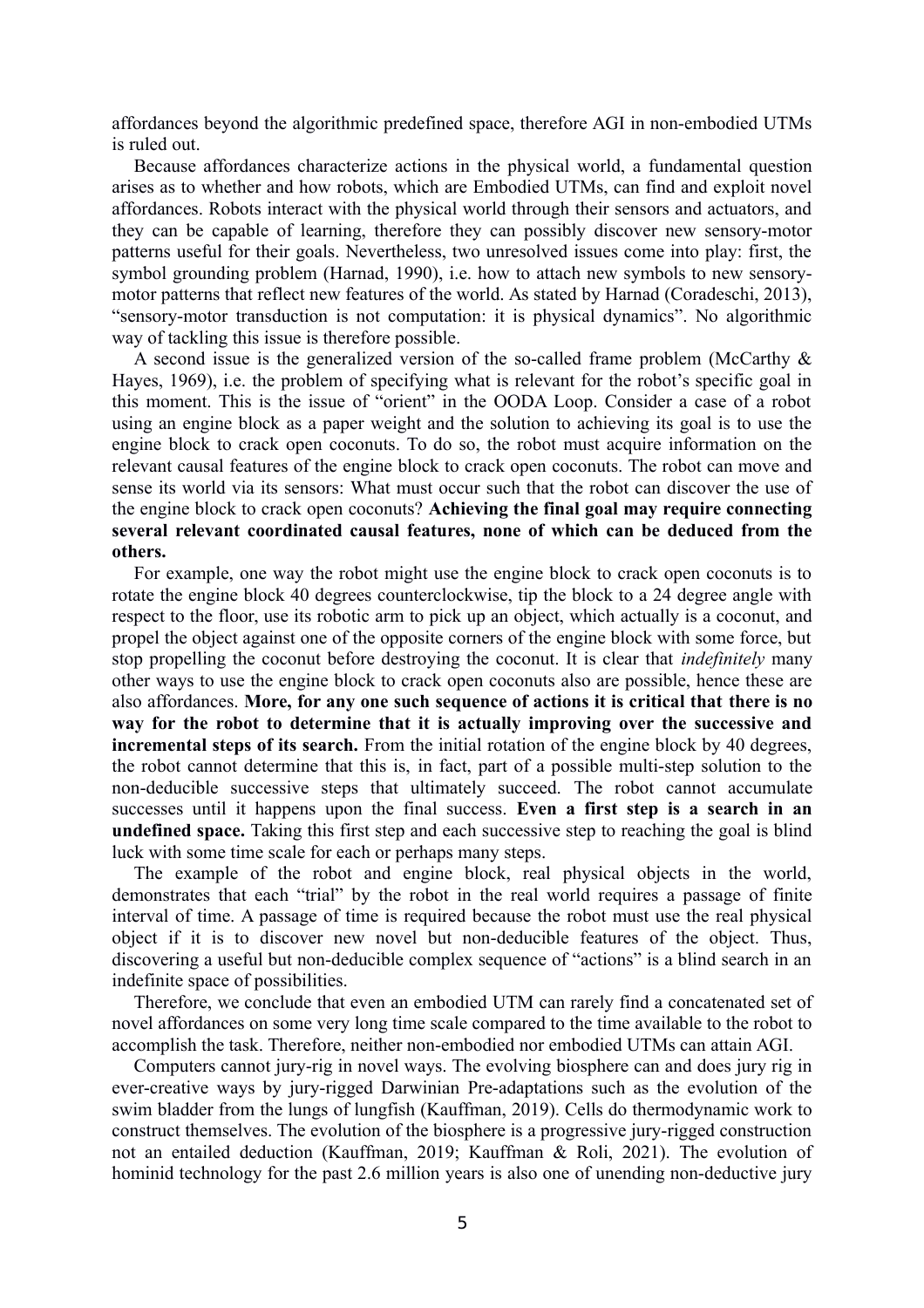rigging, ten stones 2.6 million years ago exploding to billions of goods including the space station today (Koppl *et al*., 2021).

Life and mind are not algorithms. Robots will not replace us. We can just see or perceive affordances. We can see and laugh about using an engine block as a paper weight and also to crack open coconuts. *Thus, we are not merely disembodied or embodied UTMs*.

But we do perceive affordances? How can we possibly perceive or "see" affordances?

## **Perhaps We Are Classical Analogue Computers**

Classical physics analogue computers can be embodied as robots. Analogue computers compute by being isomorphic to that that which is modelled. But we cannot be classical analogue computers. The reason is unexpected: affordances are "possible uses of X to do Y". But these Possibles are ontologically real: Mutations in evolving organisms are often indeterminate quantum events. Before the evolution of the swim bladder from the lungs of lungfish, was it possible that such a preadaptation would occur? Of course, the swim bladder really did come to exist, but some relevant mutation(s) may not have occurred, so the swim bladder might not have come to exist. To "exist or not exist" is surely ontological! Five hundred thousand years prior to the evolution of the swim bladder there was "no fact of the matter" concerning whether it might or might not emerge. C.S. Peirce pointed out that Actuals obey Aristotle's law of the excluded middle and also of non-contradition, (Kauffman, Humanity in a Creative Universe, 2016). "X is simultaneously true and not true", is a contradiction. All of classical physics obeys the law of the excluded middle and the law of non-contradiction. Possibles do not obey the law of non-contradiction. "X is simultaneously possibly true and possibly false" is not a contradiction (Kauffman, 2019).

In evolution, affordances are about ontologically real "possible uses of  $X$  to do  $Y$ ". This is also true in our seeing affordances in our immediate world. It is really true that it is possible to use the corners of an engine block to crack open coconuts. In technological evolution it is really true 5000 years ago that the cross bow might or might not come to exist. Five thousand years ago there was "no fact of the matter" concerning whether or not the cross bow might come to exist.

Astonishingly, this implies that no classical system can be an analogue computer for affordances. Affordances do not obey the law of the excluded middle or the law of noncontradiction, but all classical systems do obey these laws. Thus, **no classical system can be isomorphic to, hence model, affordances.** 

The claim that no classical system can be an analogue model isomorphic to affordances seems to be new and must survive severe critique.

## **Brain-Mind Is Quantum**

This hypothesis that brain-mind is partly quantum has been and is widely discussed (von Neumann, 1955; Wigner & Margenau, 1967; Penrose, 1989; Shimoney, 1997; Svetlichny, 2011). Alternative different proposals for actual molecular mechanisms for such quantum behaviour have been suggested, (Eccles, 1989; Fisher 2015; Fisher, 2017).

We wish to pursue a different set of data to support the claim that brain-mind is partly quantum. There are, at present, two tested experimental lines of evidence that brain-mind is partly quantum.

**First**, there is growing and powerful evidence gathered independently over seven decades by many independent investigators that mind may well be quantum, seen in aberrant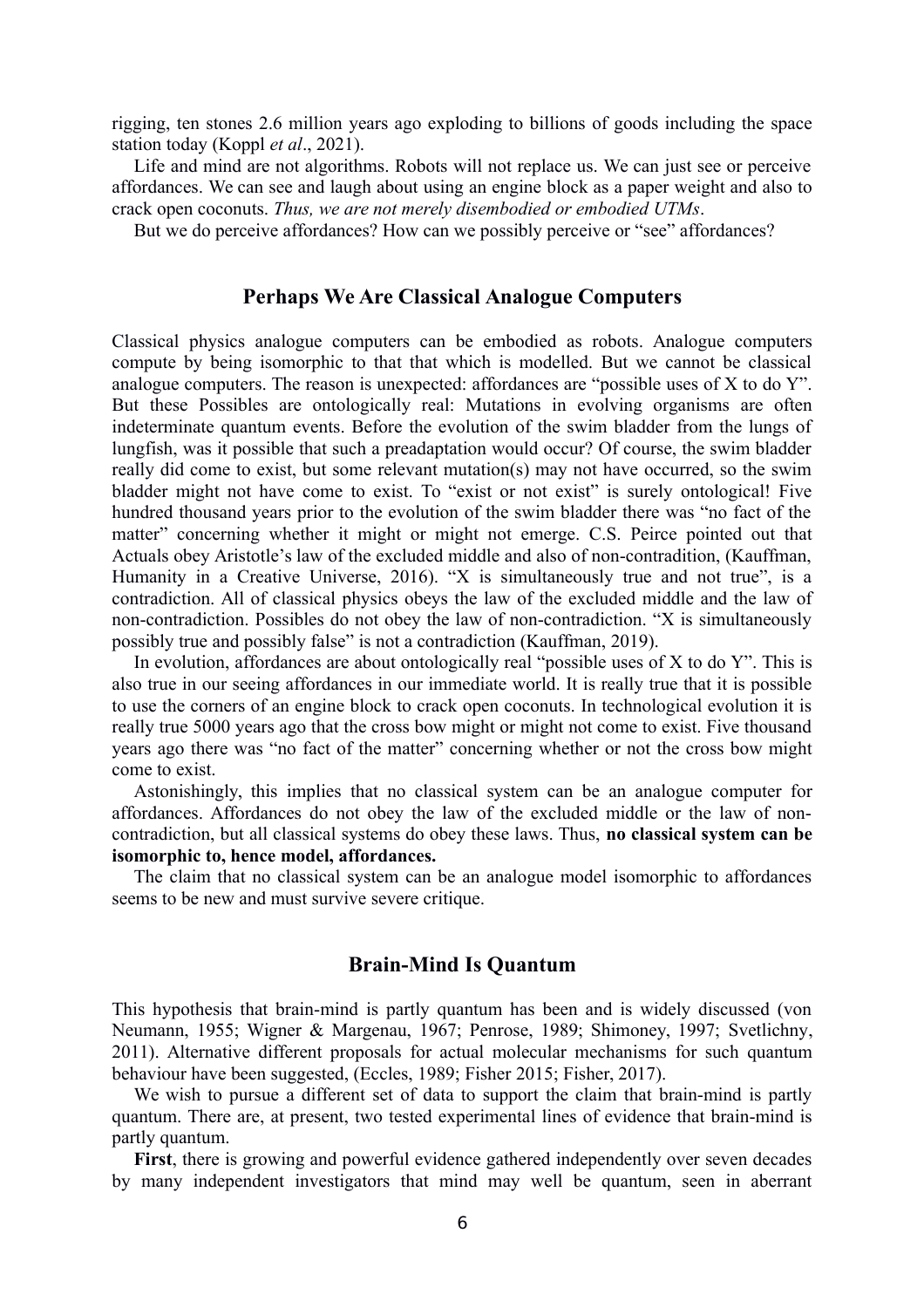behaviour of quantum random number generators, telepathy, and precognition. The data with respect to quantum random number generators are this: given a massive public event such as the death of Nelson Mandela, will quantum random number generators around the world behave non-randomly? The data are objective. These publicly available data are confirmed at 7.3 sigma (Radin & Kauffman, 2021). Do these data support the possibility of a quantum mind? Yes, if we ask, "Are these physically possible?" If mind is quantum, spatial nonlocality (Aspect *et al.*, 1982) with its entanglement allows telepathy between entangled minds and psychokinesis for entangled mind and matter. Temporal nonlocality (Filk, 2013), less well established, allows precognition (ibid). These phenomena are physically allowed if mind is quantum. It is now time to take decades of data seriously and disconfirm or extend them.

**Second**, a particular interpretation of quantum mechanics was offered by Werner Heisenberg. The quantum states are potentia hovering ghost-like between an idea and a reality (Heisenberg, 1958). We here adopt Heisenberg's view. *Reality consists in ontologically real Possibles, Res potentia, and ontologically real Actuals, Res extensa, linked by measurement*. This interpretation explains at least five mysteries of quantum mechanics, including nonlocality, which way information, null measurement, and "no facts of the matter between measurements" (Kauffman, 2016; Kastner *et al.*, 2018) so may rightly be considered seriously. It is of fundamental importance that *Heisenberg's interpretation of quantum mechanics is not a substance dualism so does not inherit the mind body problem arising due to a substance dualism* (Kauffman, 2016; Kastner *et al*., 2018, Radin and Kauffman, 2021). *Thus, the hypothesis that brain mind is partly quantum allows a new prediction*: *it suggests a natural role for mind* (Radin & Kauffman, 2021). **Mind collapses the wave function**, as von Neumann, Wigner and Shimony, hoped (von Neumann, 1955; Wigner & Margenau, 1967; Shimony, 1997, Chalmers, 1996, Svetlichny, 2011).

Remarkably, this testable hypothesis stands quite well confirmed. Radin and others have shown at 5.2 sigma across 28 independent experiments that a human can try to alter the outcome of the two slit experiment and succeed. The effect is weak but significant. 5.2 sigma is one in 50,000,000 (Radin & Kauffman, 2021). These results, if more fully confirmed, have at least three stunning implications.

*First*, if strongly confirmed, the results alter the foundations of quantum mechanics (von Neumann, 1955; Wigner & Margenau, 1967; Shimony, 1997). Mind can play a role in the becoming of the universe. Since Newton, such role has been lost.

*Second*, for the first time since Newton, a Responsible Free Will is not ruled out. In the deterministic world of Newton, Free Will is impossible. Given quantum mechanics, the result of an actualization or measurement outcome is ontologically indeterminate, but fully random. I have Free Will but no Responsible Free Will. If I can try to alter the quantum outcome and succeed, responsible free will is not ruled out. This, if true, is transformative.

Our considerations here echo and parallel those of John A. Wheeler (Wheeler, 1988; Nesteruk, 2013). Based on his confirmed "delayed choice" experiment, Wheeler concluded that ours is a "participatory universe" in which we ask question of nature and do so by specific free-will chosen actions that alter the behaviour of the universe.

We are glad of this concordance. With a responsible free will we are indeed beyond Compatabilism (McKenna & Coates, 2019).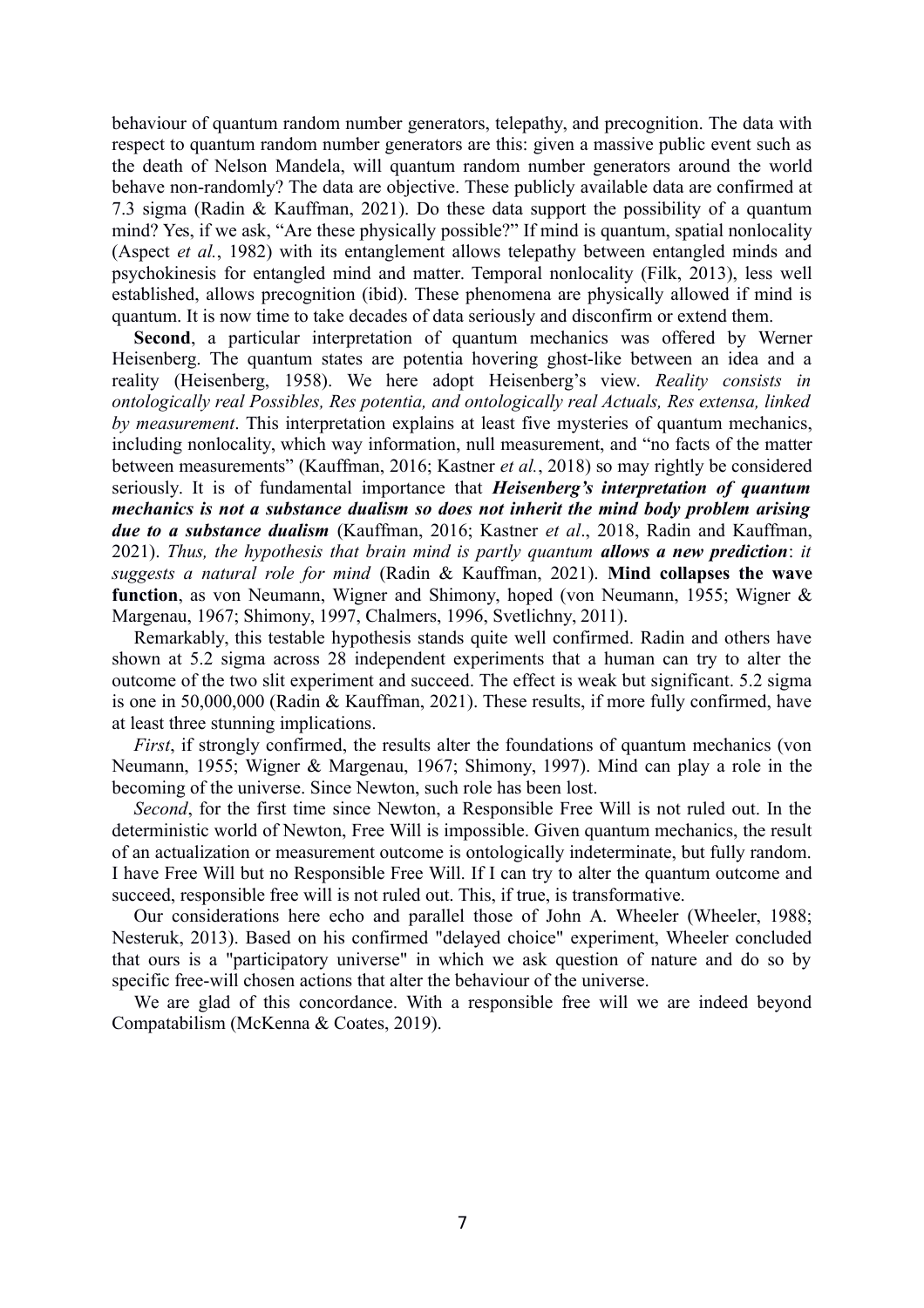## **The Third Potential Implication May Be The Most Important: We Try To And Do Collapse The Wave Function To A Single State. We Experience That State As A Qualia**

The evidence for quantum aspects of mind and our capacity to play a role in "collapsing" or actualizing the wave function invite a new hypothesis for how we see affordances that we cannot see as classical systems including classical Universal Turing Machines. **Our Brain-Mind entangles with the world in a vast, entangled superposition. We** *try to and do collapse the wave function to a single state. We experience that state as a qualia***.** Qualia! – Why not?

At least four further lines of evidence support the hypothesis just above that qualia are associated with collapse of the wave function.

*First*, as David Chalmers points out (Chalmers, 1996), qualia are never superpositions. He suggests from this that consciousness plays some role in the collapse of the wave function, (Chalmers, 1996; Chalmers & McQueen, 2022) Svetlichny makes much the same suggestion on slightly different grounds. (Svetlichny, 2011). We agree.

*Second*, finding novel affordances that just light up is not deductive. *Collapse of the wave function is also not deductive. Our experienced qualia are not deductions*. Neither need ideas that pop into mind when the Muse calls be deductions. Sudden insight gained upon grasping the point of a metaphor or the meaning of an ostensive definition that grounds a new symbol is also not a deduction. Insight in doing mathematics is not deductive (Byers, 2010). Creativity is not deductive, it is insight (Koestler, 1964). We cannot find new features of the world by deduction, induction or abduction. Insight is required. Insight is not deductive.

*Third*, our experienced world is experienced as an integrated "whole". This is the "unity of consciousness". This can be understood if brain-mind entangles in a rich superposition with the world. "Entangled quantum variables" are not independent of one another, but massively correlated. Actualization of any one variable immediately alters the amplitudes of the other variables. Successive actualizations may well be integrated "snapshots" of related worlds.

Fourth, our analysis of the incapacity of UTMs and any classical system to see novel affordances has a further implication. The evolution of the biosphere with *zombie organisms* can only find new affordances by accidentally stumbling upon them and seizing them by heritable variation and natural selection. It works but *is slow*.

We now stress again a central point. The task of multistep jury-rigging is not a search on a defined or deducible landscape. The first step of many steps gives no local clue that it is on a pathway to ultimate success. Yet humans easily carry out multistep jury-rigging. How can we possibly do this? We propose that the brain-mind entangles widely with the world, then we collapse this superposition and *directly experience relevant whole, linked and integrated sets of affordances that light up in our Umwelt,* (Felin, 2021). *Were we to experience no coordinated qualia, how could we determine multistep success? How would the world "light up" with coordinated relevant possibilities? This issue truly indicates that we really do experience qualia. This is, we claim, a major point.*

Thus, if some living organisms are in fact sentient with qualia, then such organisms can literally perceive, "*search and see*" (Gibson, 1966) old and new affordances. More, if they are responsible and free-willed and have endogenous goals, they can choose to act to use the affordance seen to achieve a goal. Watch a cat and mouse near a low chest of drawers. The chest affords the mouse a hiding place. The chest threatens the cat with mouse escape. We do this all the time. So did *T. rex*. As Walsh points out, the triad "agent, goal, affordance" arise together, (Walsh, 2015). This parallels an organism that "sees the world, evaluates it 'good or bad for me', and acts, (Peil, 2014). Peil suggests that this triad constitutes the first "sense", the emotion of hedonic value.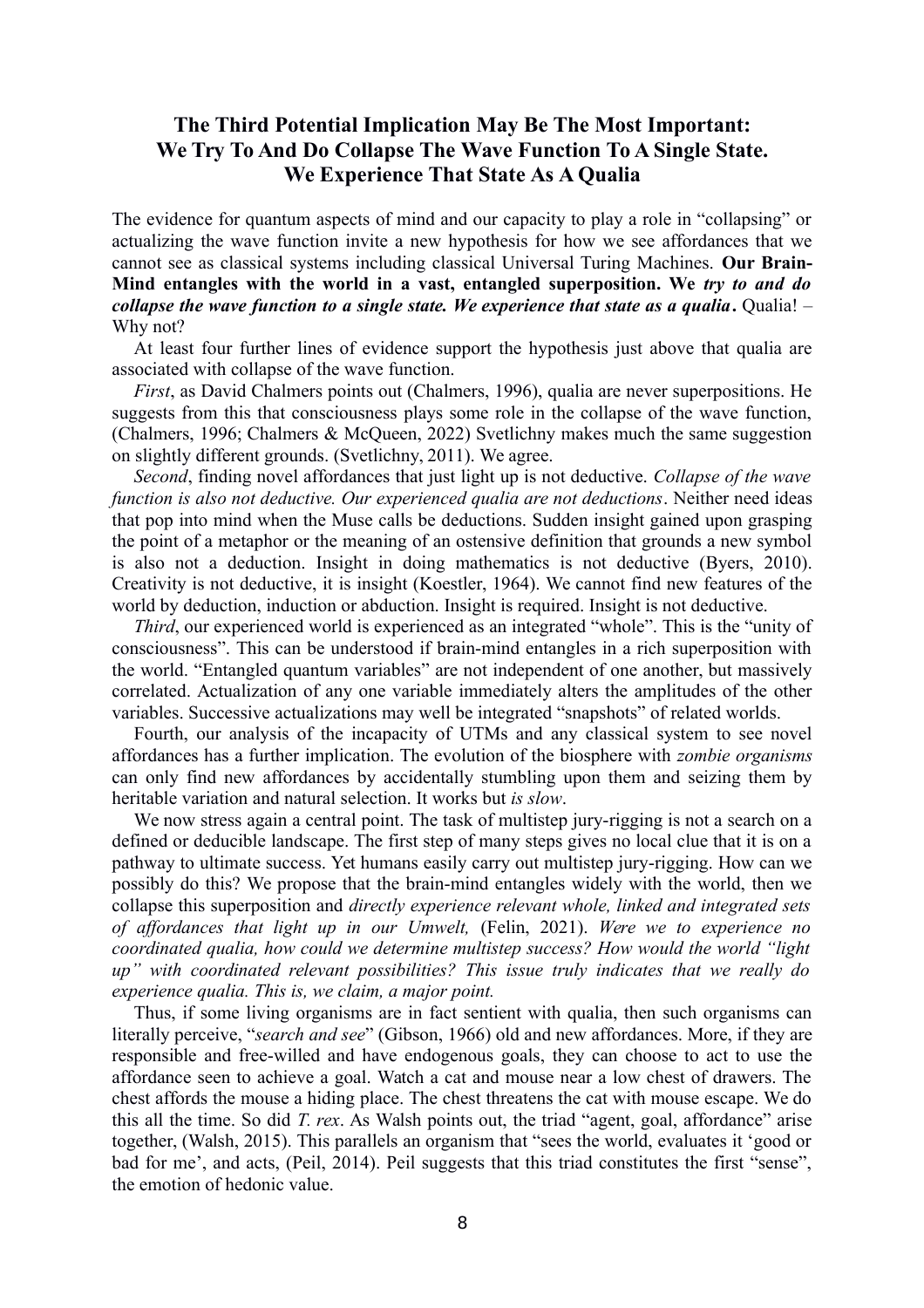The resulting selective advantage of mind rapidly seeing and assessing relevant affordances via experienced qualia due to mind actualizing quantum potentia and free will choosing and acting is enormous. Mind can have and did evolve with diversifying life and behaviours and played a large role in the evolution of life that was far more rapid than were organisms as philosophic zombies. Niche construction is just one major area in evolutionary biology in which purposive behaviour plays a major role (Odling Smee *et al*., 2003; Noble, 2006). Purposive, insightful behaviours as in Caledonian crows (Taylor *et al*., 2010) and proto- ethical behaviours in primates (De Waal, 1996) can have and did evolve. The hominid lineage can have and did evolve, with evolving culture and technology (Koppl *et al.*, 2021). Experimental physicists really do purposefully line up and adjust their equipment with detailed planning and inventiveness. We really did decide to go to the moon and Mars, innovated and constructed the rockets, left our spacecraft on those planets and altered the orbital dynamics of the solar system. We really are responsible.

#### **Relation To Established Neurodynamics**

The classical brain is dynamically critical (Beggs, 2008; a system in a dynamically critical regime is poised at the edge of chaos: Roli *et al.*, 2018). Genetic regulatory networks are critical (Kauffman, 1993; Daniels *et al*., 2018; Villani *et al.*, 2018). Criticality is magical classically with small stable attractors, maximum entropy transfer, monotonic increase in basin entropy with the number of variables N, a power law distribution of small and large avalanches of changing variable activities that allows local and more global coordination, and graceful evolution under change of connections and logic (Bornholdt & Kauffman, 2019; Krawitz & Shmulevich, 2007; Aldana *et al.*, 2007). Life is co-evolving self-constructing Kantian Wholes dynamically on the Edge of Chaos (Kauffman, 2020; Roli & Kauffman, 2020). Co- evolving organisms may co-evolve to mutual criticality to maximize diversity of coordinated activities (Hidalgo *et al.*, 2014).

Years of superb work in neuroscience models suggests an astonishing diversity of brain dynamics perceptual behaviours with a variety of non-linear mathematical models (Grossberg, 2021). These models are entirely classical physics. If the claim that no classical system can constitute an analogue model for novel affordances is correct, as we claim, then a new pathway to investigate is the possibility of extending classical dynamical models to Hilbert space and seek homologous quantum behaviours.

Such homologous behaviour may be possible. For example: can Brain-mind be partly quantum and dynamically critical? Maybe with more specific hypotheses, e.g. Quantum scars (Turner *et al.*, 2018): the wave function remains in the vicinity of the classical attractor. Does the wave function of a quantum/classical critical brain remain in the vicinity of classical critical attractors that are usually taken to store alternative content addressable "memories"? In this quantum case, repeated actualizations could create highly similar qualia. In short, can such quantum systems inherit the magic of classical critical systems? Perhaps. Very recently a formalism to study quantum Boolean networks has been published (Franco *et al.*, 2021). More generally, can we seek a mapping from well-studied classical neuro-dynamics to quantum models with homologous behaviours? It should be possible to study quantum analogues of quantum criticality and chaos without and with decoherence (Kauffman *et al*., 2012; Vattay *et al.*, 2015).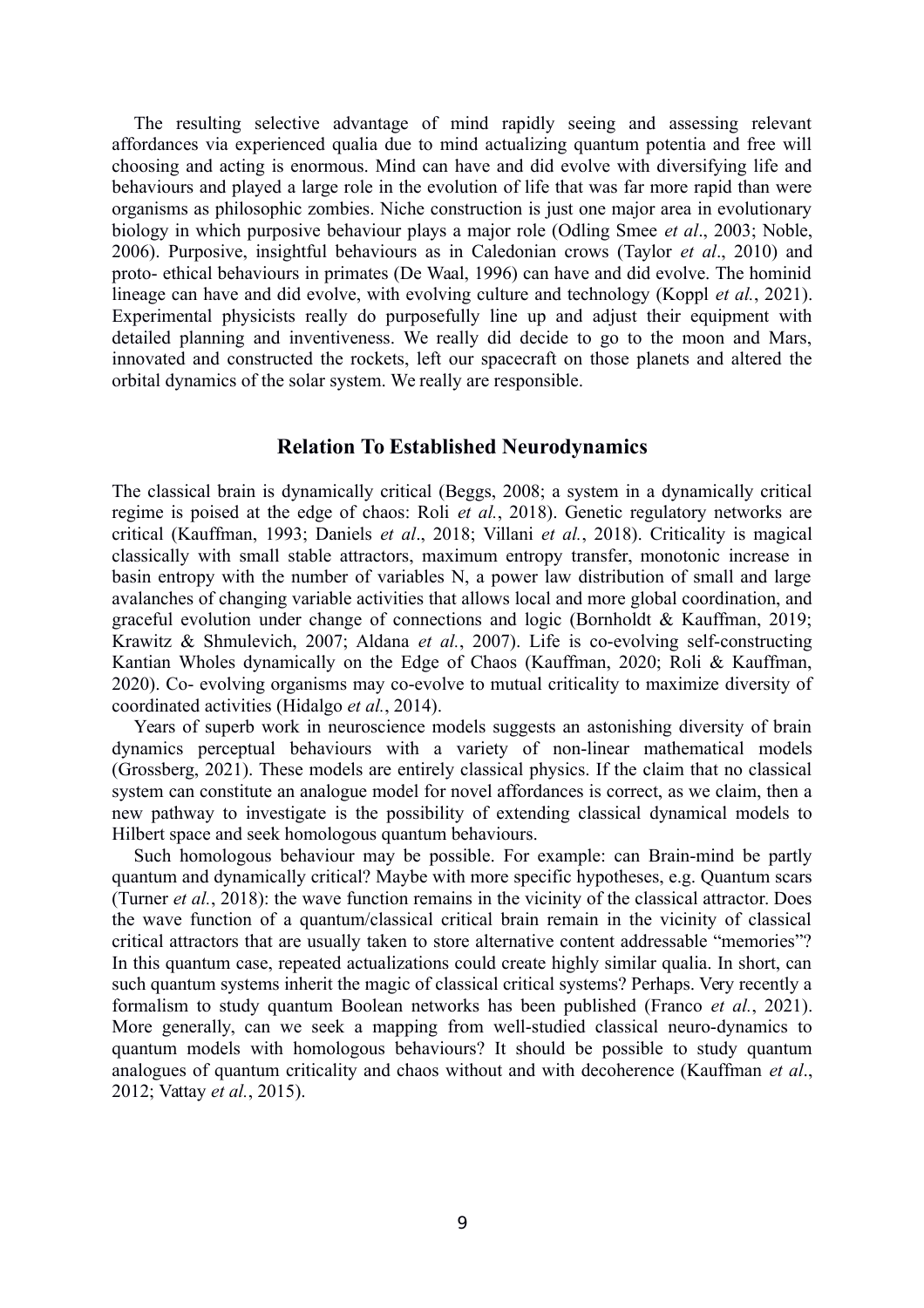#### **Possible Soft Matter Systems To Examine And Trans-Turing Systems**

At present enormous effort is focused on quantum computers that must maintain quantum coherence until decoherence or measurement achieves a solution, often the minimum of a complex classical potential, representing the solution, then computation stops (Das  $\&$ Chakrabarti, 2008).

We suggest a new alternative. Cells do not stop. There is abundant evidence for quantum biology (Ritz *et al*., 2003; Kauffman et al., 2012; Pauls *et al.*, 2013; Brookes, 2017). Work in the past half-decade has explored a Poised Realm hovering reversibly between quantum and classical behaviour (Kauffman *et al.*, 2012; Vattay *et al.*, 2015). Small molecules, peptides and proteins at room temperature can be quantum ordered, critical or chaotic. Quantum criticality lies at the metal/insulator transition. Such systems have delocalized wave functions, conduct electrons very well, and have power law slow decoherence that may underlie quantum effects in biology (Kauffman *et al*., 2012; Vattay *et al.*, 2015). The Schrödinger equation does not propagate unitarily in the presence of decoherence (Kauffman *et al*., 2012; Vattay *et al.*, 2015). The dynamical and physical behaviours of such soft matter systems will be new.

Intracellular and intercellular protein–protein complexes may constitute such a new class of physically embodied soft matter whose dynamical behaviours and can be studied with molecular dynamics and Lattice Boltzmann methods for quantum and classical behaviours (Succi, 2018). More such soft matter systems might constitute "Trans-Turing-Systems" with their own new internal dynamical behaviours and receiving and outputting quantum, classical and poised realm variables (Kauffman *et al*., 2012; Vattay *et al.*, 2015). Trans-Turing Systems will be a new class of non-deterministic dynamical systems of largely unknown behaviours. Such systems should be constructible now. Trans-Turing Systems (ibid) are beyond UTMs whose fundamental limitations as purely deductive syntactic systems we have explored here. New realms may open up conceptually and technologically. Living cells may be Trans-Turing Systems. We may not be too far off from creating soft matter systems including evolvable protocells that could constitute Trans-Turing Systems.

## **Conclusion**

The hypothesis that qualia are the experience of the actualized wave function, even if sensible, raises major issues: Are all actualizations of quantum superpositions associated with qualia in some form of panpsychism? Does the Strong Free Will Theorem bear on this issue (Conway & Kochen, 2006)? When a human is in a coma or dreamless sleep, are there qualia? What is unconscious mind from whence the Muse? How could we possibly test the hypothesis?

Moral: Artificial Intelligence currently is wonderful, but syntactic and algorithmic. We are not merely syntactic and algorithmic. Mind is almost certainly quantum, and it is a plausible hypothesis that we collapse the wave function, and thereby perceive coordinated affordances as qualia and seize them by identifying, preferring, choosing and acting to do so. We, with our minds, play an active role in evolution. The complexity of mind and coordinated behaviours can have evolved and diversified with and furthered the complexity of life. At last, since Descartes' lost his *Res Cogitans*, Mind can act in the world.

Free at last.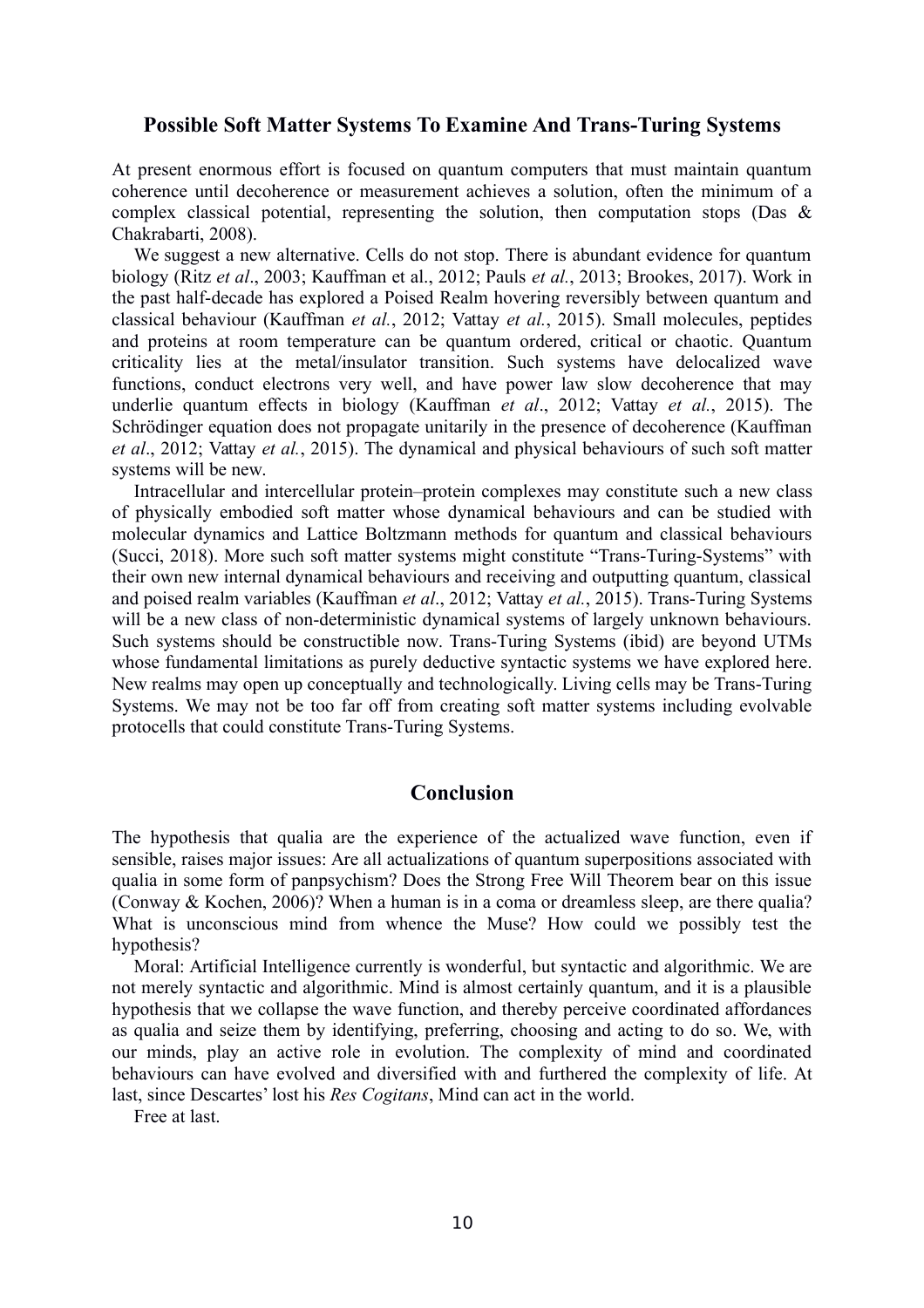#### **Competing Interests**

The authors have no competing obligations.

#### **Acknowledgements**

This article has been accepted for publication in *The Biological Journal of the Linnean Society* Published by Oxford University Press, as a contribution to a special issue on *Teleonomy in Living Systems*, guest edited by Richard I. Vane-Wright and Peter A. Corning, based on a Linnean Society meeting held on 28/29 June 2021.

## **References**

- **Aldana M, Balleza E, Kauffman SA, Resendiz O. 2007.** Robustness and evolvability in genetic regulatory networks. *Journal of Theoretical Biology* **245**: 433–448.
- **Aspect A, Dalibard J, Roger G. 1982.** Experimental test of Bell's inequalities using timevarying analyzers. *Physical Review Letters* **49**(25): 1804.
- **Beggs JM. 2008.** The criticality hypothesis: how local cortical networks might optimize information processing. *Philosophical Transactions of the Royal Society* A **366**(1864): 329–343.
- **Bornholdt S, Kauffman SA. 2019.** Ensembles, dynamics, and cell types: revisiting the statistical mechanics perspective on cellular regulation. *Journal of Theoretical Biology* **467**: 15–22.
- **Brookes JC. 2017.** Quantum effects in biology: golden rule in enzymes, olfaction, photosynthesis and magnetodetection. *Proceedings of the Royal Society* A **473**(2201): 20160822.
- **Byers W. 2010.** *How mathematicians think*. Princeton: Princeton University Press.
- **Campbell C, Olteanu A, Kull K. 2019.** Learning and knowing as semiosis: extending the conceptual apparatus of semiotics. *Sign Systems Studies* **47**(3/4): 352–381.
- **Chalmers DJ. 1996.** *The conscious mind: in search of a fundamental theory*. New York: Oxford University Press.
- **Chalmers, DJ, McQueen, K, Gao S (ed.). 2022.** *Consciousness and Quantum Mechanics***.** Oxford University Press (forthcoming).
- **Conway J, Kochen S. 2006.** The free will theorem. *Foundations of Physics* **36**(10): 1441– 1473.
- **Coradeschi S. 2013.** Interview with Prof. Stevan Harnad. *KI-Künstliche Intelligenz* **27**(2): 169–172.
- **Cortês M, Kauffman SA, Liddle AR, Smolin L. 2022.** Biocosmology: biology from a cosmological persective. https://www.biocosmology.earth; arXiv:2204.09379 [physics.hist-ph]
- **Daniels BC, Kim H, Moore D, Zhou S, Smith HB, Karas B, Kauffman SA, Walker SI. 2018.** Criticality distinguishes the ensemble of biological regulatory networks. *Physical Review Letters* **121**(13): 138102.
- **Das A, Chakrabarti BK. 2008.** Quantum annealing and analogue quantum computation. *Reviews of Modern Physics* **80**(3): 1061.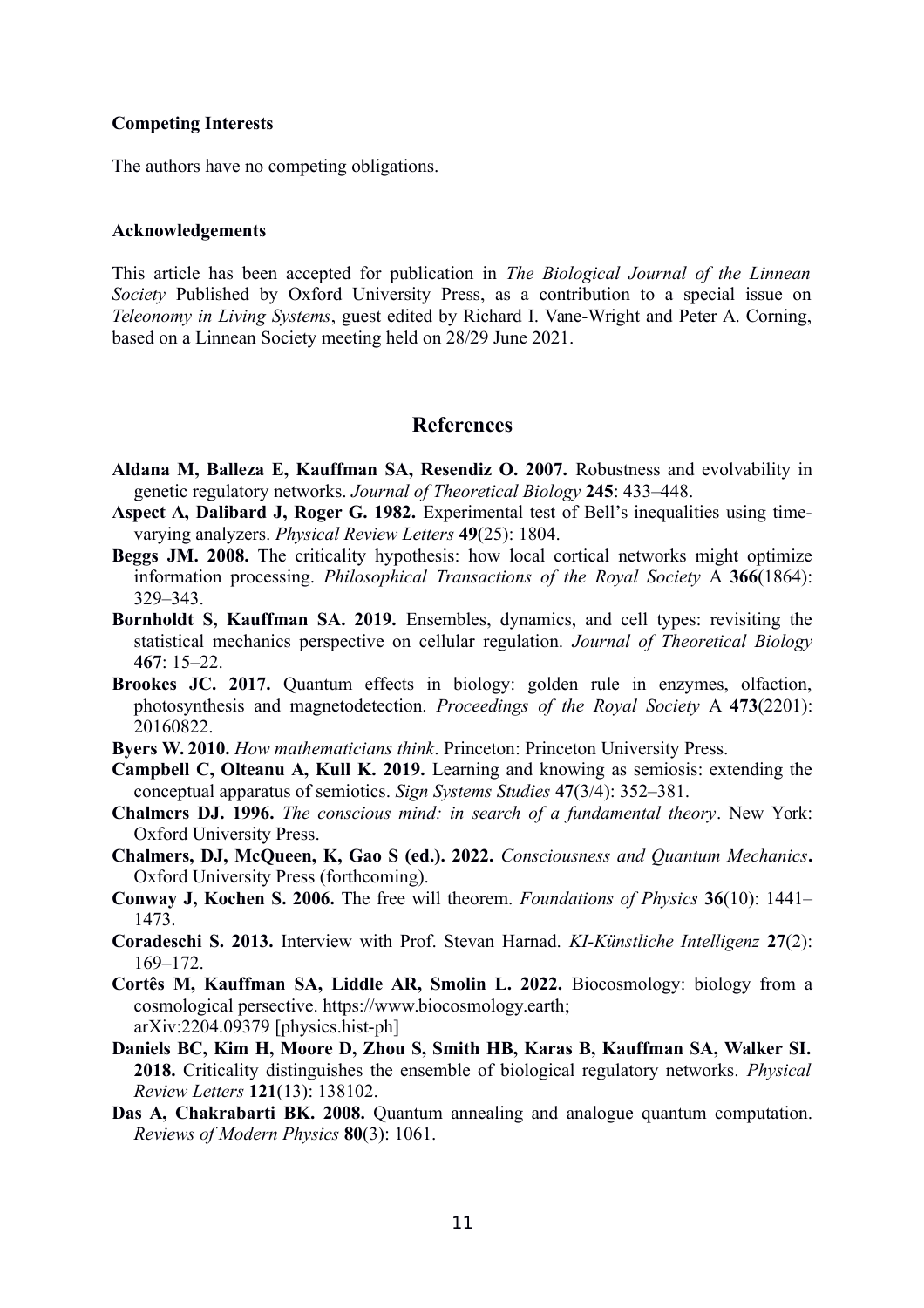- **Devereaux A, Koppl R, Kauffman SA, Roli A. 2022.** An Incompleteness Result Regarding Within-System Modeling https://papers.ssrn.com/solKKi3/papers.cfm? abstract\_id=3968077
- **De Waal FBM. 1996.** *Good natured. The origins of right and wrong in humans and other animals.* Cambridge, MA: Harvard University Press.
- **Eccles J. 1989** *Evolution of the Brain: Creation of the Self*. Routledge.
- **Felin T, Kauffman SA, Zenger T. 2021.** Resource origins and search, *Strategic Management Journal* https://doi.org/10.1002/smj.3350
- **Filk T. 2013.** Temporal non-locality. *Foundations of Physics* **43**(4): 533–547.
- **Fisher MPA. 2015.** Quantum cognition: the possibility of processing with nuclear spins in the brain. *Annals of Physics* **362**: 593–602.
- **Fisher MPA. 2017.** Are we quantum computers, or merely clever robots? *Asia Pacific Physics Newsletter* **6**(1): 39–45.
- **Franco M, Zapata O, Rosenblueth DA, Gershenson C. 2021.** Random networks with quantum Boolean functions. *Mathematics* **9**(8): 792.
- **Gibson JJ. 1966.** *The senses considered as perceptual systems*. Boston: Houghton Mifflin.
- **Grossberg S. 2021.** *Conscious mind, resonant brain: how each brain makes a mind*. Oxford: Oxford University Press.
- **Harnad S. 1990.** The symbol grounding problem. *Physica D: Nonlinear Phenomena* **42**(1/3): 335–346.
- **Heisenberg W. 1958.** *Physics and philosophy: the revolution in modern science*. New York: Harper Torchbooks.
- **Heras-Escribano M. 2019.** *The philosophy of affordances*. Cham, Switzerland: Springer.
- **Hidalgo J, Grilli J, Suweis S, Muñoz MA, Banavar JR, Maritan A. 2014.** Informationbased fitness and the emergence of criticality in living systems. *PNAS* **111**: 10095–10100.
- **Jacob F. 1977.** Evolution and tinkering. *Science* **196**(4295): 1161–1166.
- **Jamone L, Ugur E, Cangelosi A, Fadiga L, Bernardino A, Piater J, Santos-Victor J. 2016.** Affordances in psychology, neuroscience, and robotics: a survey. *IEEE Transactions on Cognitive and Developmental Systems* **10**(1): 4–25.
- **Kaku M. 2021.** *The god equation: the quest for a theory of everything*. New York: Doubleday.
- **Kastner R, Kauffman SA, Epperson M. 2018.** Taking Heisenberg's potentia seriously. *The Journal of Quantum Foundations* **4**: 158–172.
- **Kauffman SA. 1993.** The origins of order: self-organization and selection in evolution. New York: Oxford University Press.
- **Kauffman SA. 2016.** *Humanity in a creative universe*. New York: Oxford University Press.
- **Kauffman SA. 2019.** *A world beyond physics: the emergence and evolution of life*. New York: Oxford University Press.
- **Kauffman SA. 2020.** Answering Schrödinger's "What Is Life?" *Entropy* **22**(8): 815.
- **Kauffman SA, Roli A. 2021.** The world is not a theorem. *Entropy* **23**(11): 1467.
- **Kauffman SA, Roli A. 2021.** The third transition in science: beyond Newton and quantum mechanics. A Statistical Mechanics of Emergence.

https://osf.io/m9kpz and arXiv http://arxiv.org/abs/2106.15271

- **Kauffman SA, Vattay G, Niiranen G. 2012.** Uses of systems with degrees of freedom poised between fully quantum and fully classical states. *Patent Application Publication*. Publication date: Mar. 22, 2012.
- **Koestler A. 1964.** *The act of creation*. New York: Macmillan.
- **Koppl R, Devereaux A, Valverde S, Solé R, Kauffman SA, Herriot J. 2021.** Explaining technology. *SSRN papers*. [https://papers.ssrn.com/sol3/papers.cfm? abstract\\_id=3856338,](https://papers.ssrn.com/sol3/papers.cfm?%20abstract_id=3856338) May 30 2021.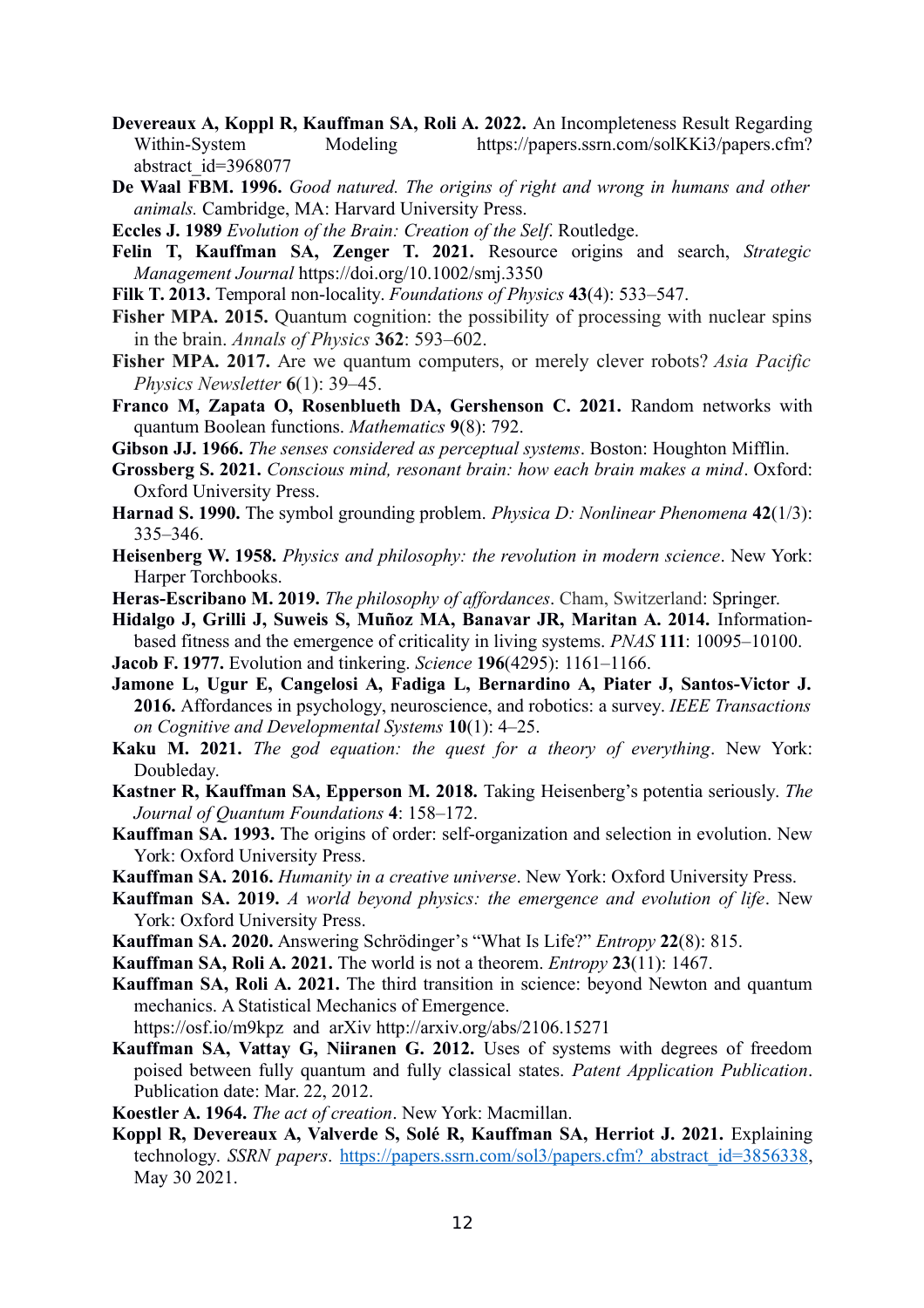- **Krawitz P, Shmulevich I. 2007**. Basin entropy in Boolean network ensembles. *Physical Review Letters* **98**(15): 158701 (4 pp.). doi: [10.1103/PhysRevLett.98.158701](about:blank)
- **Kripke SA. 2013.** The Church-Turing "thesis" as a special corollary of Gödel's completeness theorem. *In* Copeland BJ, Posy CJ, Shagrir O (eds), *Computability: Gödel, Turing, Church, and beyond* (chapter 4). Cambridge, MA: MIT Press, pp. 77–104.
- **Kull K. 2001.** Special Issue Jakob von Uexküll: A paradigm for biology and semiotics." *Semiotica* **134** (1/4). Berlin: Mouton de Gruyter.
- **McCarthy J, Hayes PJ. 1969.** Some philosophical problems from the standpoint of artificial intelligence. *In*: Meltzer B, Michie D (eds), *Machine Intelligence 4*. Edinburgh: Edinburgh University Press, pp. 463–502.
- **McCarthy J, Minsky ML, Rochester N, Shannon CE. 1955.** A proposal for the Dartmouth Summer Research Project on Artificial Intelligence, August 31, 1955. *AI Magazine* **27**(4): 12. doi: https://doi.org/10.1609/aimag.v27i4.1904
- **McKenna M, Coates DJ. 2019.** Compatibilism. *In* Zalta (ed.), *The Stanford Encyclopedia of Philosophy*. Stanford: The Metaphysics Research Lab, Stanford University.
- **Nesteruk AV. 2013**. A "Participatory Universe" of J. A. Wheeler as an intentional correlate of embodied subjects and an example of purposiveness in physics. *Journal of Siberian Federal University. Humanities & Social Sciences* 6(3):415–437.
- **Noble D. 2006.** *The music of life*. Oxford: Oxford University Press.
- **Odling Smee J, Laland K, Feldman M. 2003.** *Niche construction: the neglected process in evolution*. Princeton: Princeton University Press.
- **Pauls JA, Zhang Y, Berman GP, Kais S. 2013.** Quantum coherence and entanglement in the avian compass. *Physical Review E* **87**(6): 062704. doi: <https://doi.org/10.1103/PhysRevE.87.062704>

**Peil, KT. 2014.** Emotion: the self-regulatory sense. *Global Advances in Health and Medicine* **3**(2): 80-108

- **Penrose R. 1989.** *The emperor's new mind*. Oxford: Oxford University Press.
- **Radin D, Kauffman SA. 2021.** Is brain-mind quantum? A theory and supporting evidence. *arXiv preprint* arXiv:2101.01538.
- **Ritz T, Damjanovic A, Schulten K. 2003.** The quantum physics of photosynthesis. *Quantum* **243**: 248.
- **Roli A, Jaeger J, Kauffman SA. 2022.** How organisms come to know the world: fundamental limits on Artificial General Intelligence. *Frontiers in Ecology and Evolution* **9**:806283 (14 pp.).<https://doi.org/10.3389/fevo.2021.806283>
- **Roli A, Kauffman SA. 2020.** Emergence of organisms. *Entropy* **22**(10): 1163 (12 pp.). https://doi.org/10.3390/e22101163
- **Roli A, Villani M, Filisetti A, Serra R. 2018.** Dynamical criticality: overview and open questions. *Journal of Systems Science and Complexity* **31**(3): 647–663.
- **Shimony A. 1997.** *On mentality, quantum mechanics, and the actualization of potentialities.* Cambridge, UK: Cambridge University Press.
- **Succi S. 2018.** *The lattice Boltzmann equation for complex states of flowing matter.* Oxford: Oxford University Press.
- **Svetlichny, G. 2011.** Qualia are quantum leaps. *arXiv*:1104.2634 [physics.hist-ph] https://doi.org/10.48550/arXiv.1104.2634
- **Taylor AH, Elliffe D, Hunt GR, Gray RD. 2010.** Complex cognition and behavioural innovation in New Caledonian crows. *Proceedings of the Royal Society* B **277**(1694): 2637–2643.
- **Turing AM. 1950.** Computing machinery and intelligence. *Mind* **59**(236): 433–460.